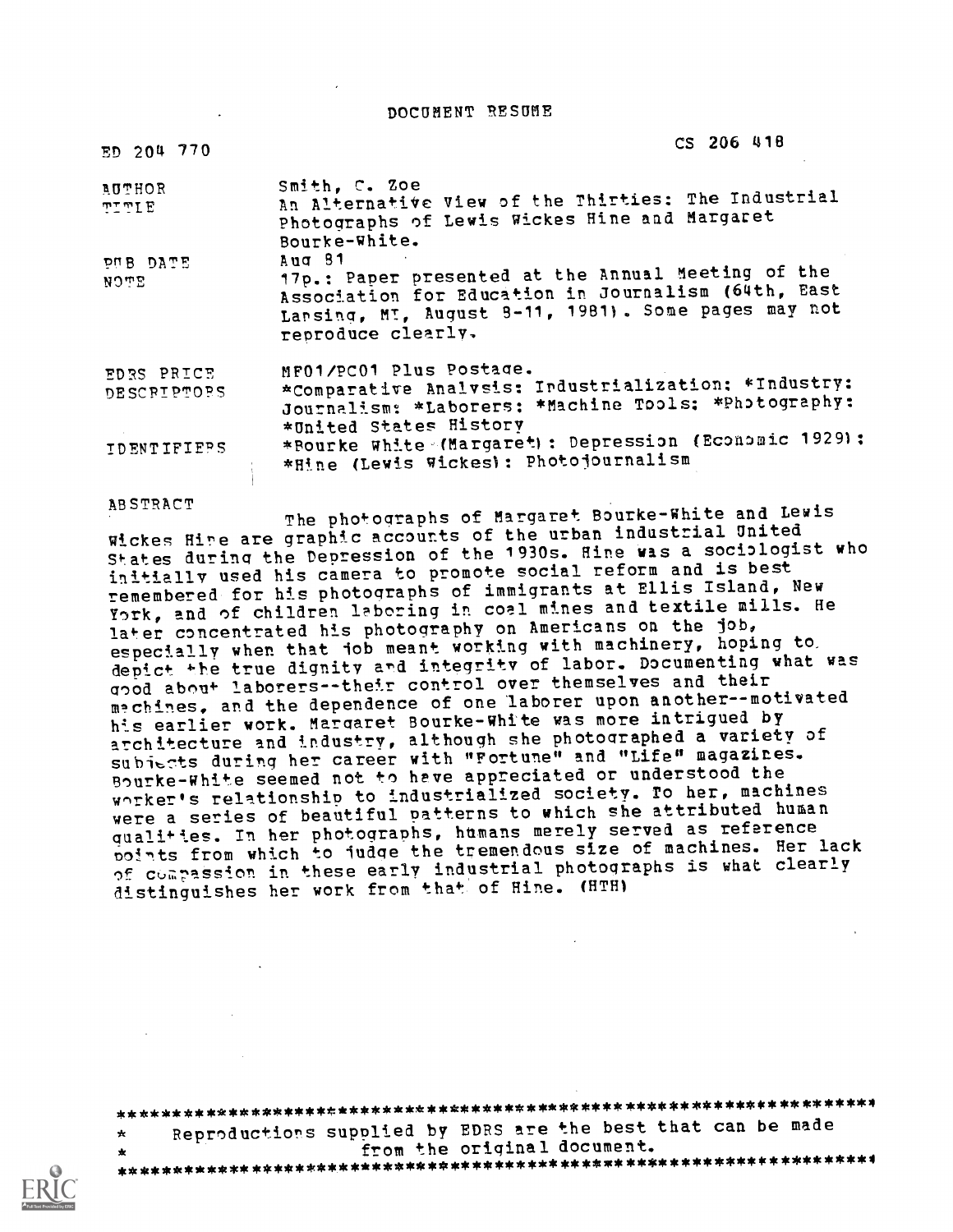

Points of view or opinions stated in this docul ment do not necessarily represent official NIE position or policy.

## AN ALTERNATIVE VIEW OF THE THIRTIES:

## THE INDUSTRIAL PHOTOGRAPHS OF LEWIS WICKES HINE AND MARGARET BOURKE-WHITE

by

C. Zoe Smith

Marquette University

"PERMISSION TO REPRODUCE THIS MATERIAL HAS BEEN GRANTED BY

C. Zoe Smith

TO THE EDUCATIONAL RESOURCES INFORMATION CENTER (ERIC)."

Presented to the Photojournalism vision of the Association for Education<br>Michigan August 9-11, 1981 in Journalism, Annual Convention, East Lansing, Michigan, August 9-11, 1981.

 $\ddot{\phantom{a}}$ 

 $\boldsymbol{\phi}^{(i)}$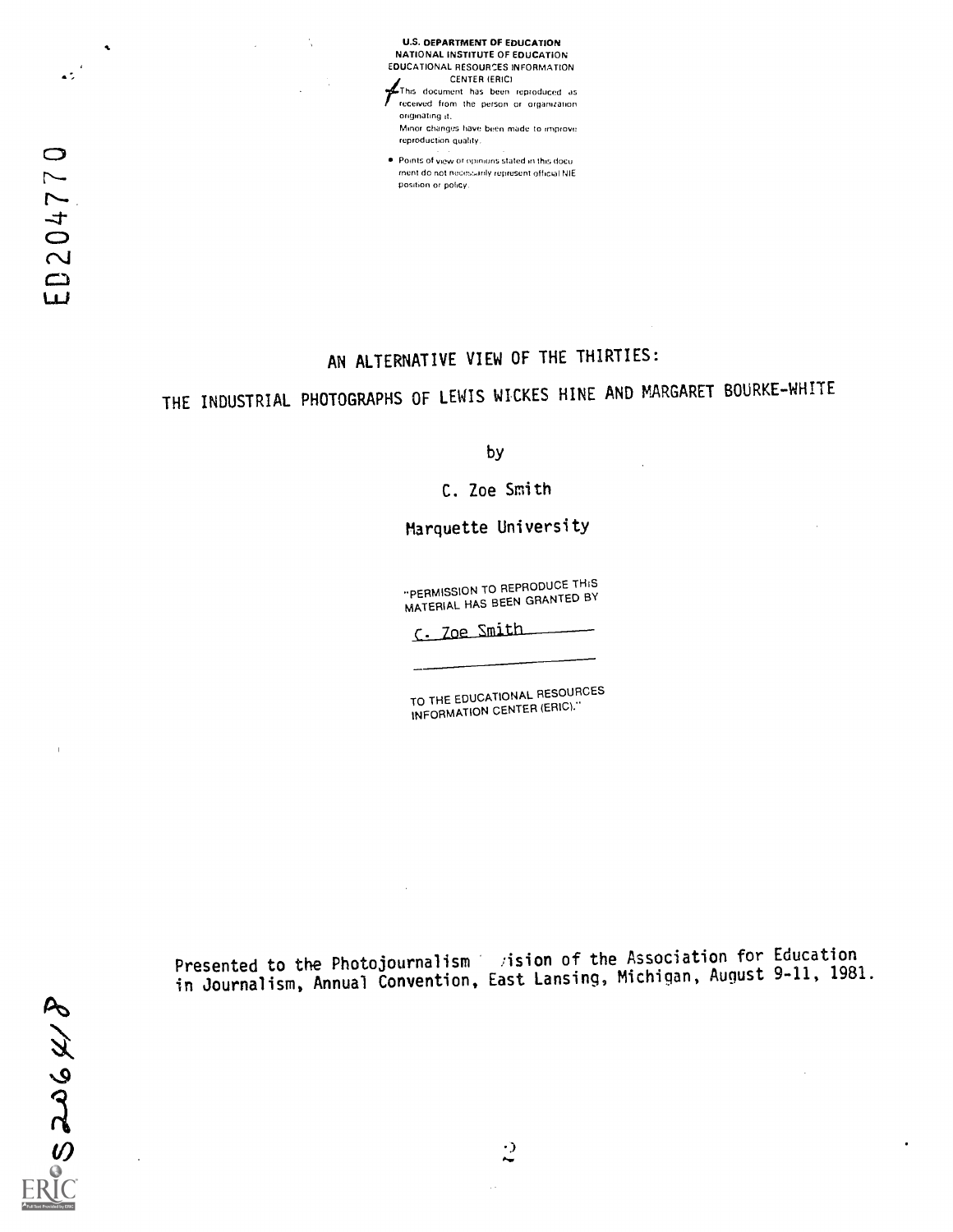The depression has made us acutely aware of the fact that our brilliant technological skills are shackled to the shambling gait of an institutional Caliban. --Robert Lynd'

The tumultuous Thirties have been described in many different ways by many different writers in many different disciplines, and this intensive scrutiny has made this decade in American history seem superreal: a time so talked about, so carefully analyzed, so documented (pictorially), that it nearly ceases to be a part of our experience. In one sense, the Thirties have become a legend, a myth, a symbol for something greater than itself.

For those who did not live through those times (and even for many who did), there are several important sources from which images of that era are drawn. For many, John Steinbeck's The Grapes of Hrath, or Horace McCoy's They Shoot Horses, Don't They? or Dashiell Hammett's The Maltese Falcon provide a memorable view of life in the Thirties. Of course, images from the Photographic Unit of the Farm Security Administration (FSA) are powerful sources for the vision of the Depression held by many Americans. Dorothea Lange's "Migrant Mother," Arthur Rothstein's "Oust Bowl," and Walker Evan's "Alabama Cabin Washroom' are among the most widely published photographs from that time.

Although these photographs of American life during the Thirties have received and continue to receive acclaim for their straightforwardness and beauty, it must be remembered that the FSA photographers' primary task was to document rural life at that time. The portraits of



ì.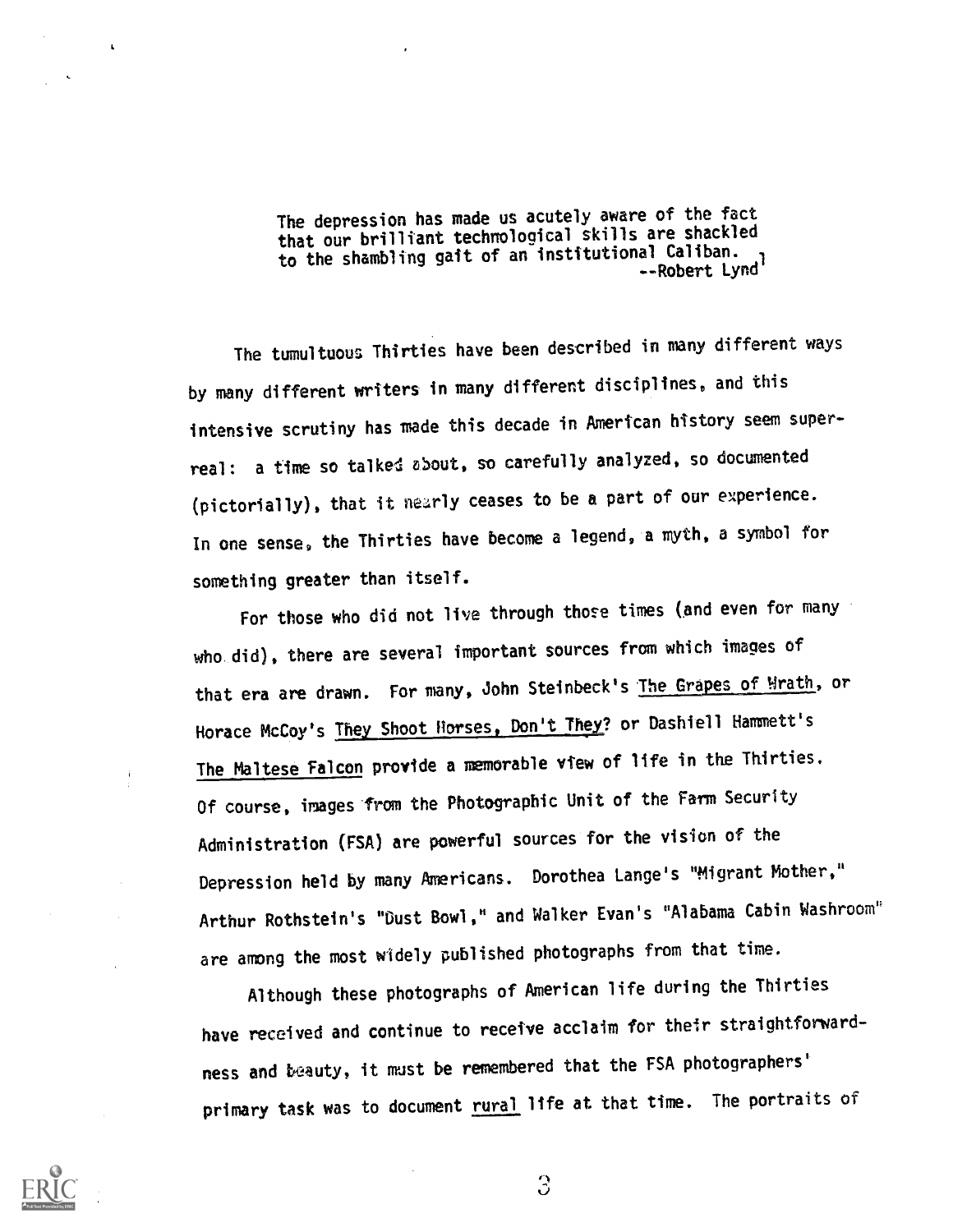America which Lange, Evens, Rothstein, Russell Lee, Ben Shahn, Marion Post Wolcott, John Vachon, Jack Delano, Carl Mydans, and others made during the course of the FSA's seven year existence served many useful purposes; however, these images do not speak to the entire Depression Era. Conspicuously absent from most of the FSA work is an account of urban/industrial America, which can be found in the photographs of Margaret Bourke-White (1904-1971) and Lewis Wickes Hine (1874-1940).

Nevertheless, it was through such efforts as those of the Photographic Unit of the FSA that photography "came of age" during the Thirties. In an attempt to understand American culture, photography became recognized as a tool for documenting the lives and values of the American people. Of course, mass reproduction of photographic Images had been technically possible since the halftone process was first employed by the New York Daily Graphic in 1880, but, as with most technological developments, it took time to learn to successfully employ this new tool.

The Thirties saw the evolution of the "talkies," the Big Bands, the fire-side chats of President Roosevelt, radio soap operas, and newsreels. American's growing dependence upon the mass media for knowledge of their lives and the lives of others brought about a new interest in photographic images. Even people who could not read could look at photographs. With the Thirties came a new interest and reliance upon both sight and sound.

Technological developments, such as the Leica ("candid camera") and the Contax, lenses that were faster and interchangeable, and flashbulbs



2

 $\frac{A}{4}$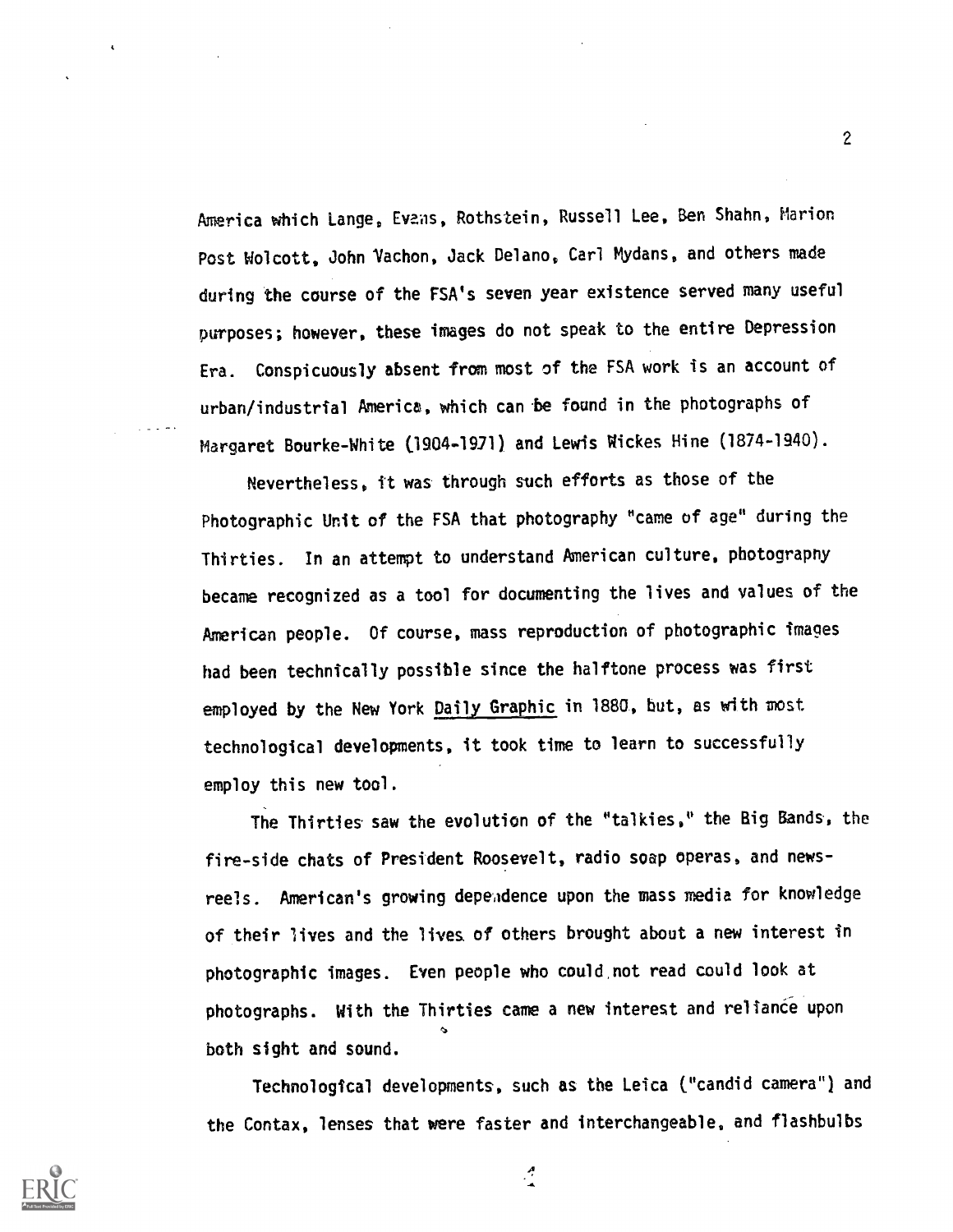that were smokeless and silent, made picture-making considerably easier. It is curious that technological developments made  $i \in \mathfrak{m}$ ore possible for Americans to document an era trouble by the fails as not industrialization and technological achievements. With the help and technological achievements. With the help and adio, films, newspapers, and magazines (illustrated magazines L compary popular in the late Thirties), Americans were able to see, hear, we read about the victims of the Machine Age. In other words, machines were being used to report on the effect of other machines upon the quality of American life.

Many Americans of the Thirties now were able to feel themselves a part of others' experiences, to know that many others were adversely affected by the mechanization of industry as well, With so many people out of work, industry and the government came under scrutiny by the public. Articles concerning technology and man and the machine appeared in various middle-class magazines during the Depression,<sup>2</sup> pointing out that industrial production was increasing despite the fact that the number of wage earners was decreasing. As Archibald MacLeish pointed out:

> It became apparent that industrialism was moving toward a degree of mechanization in which fewer and fewer men need be, or indeed could be, employed...the direction of growth of industrialism has changed, our civilization has turned a corner, and the ancient conception of human work as the basis of economic exchange and of the right to live is obsolete, since the work of machines and the conversion of nonhuman energy take the human place.

Despite this great concern with urban industrialization and mechanization, the photographs of the Thirties which address these very



3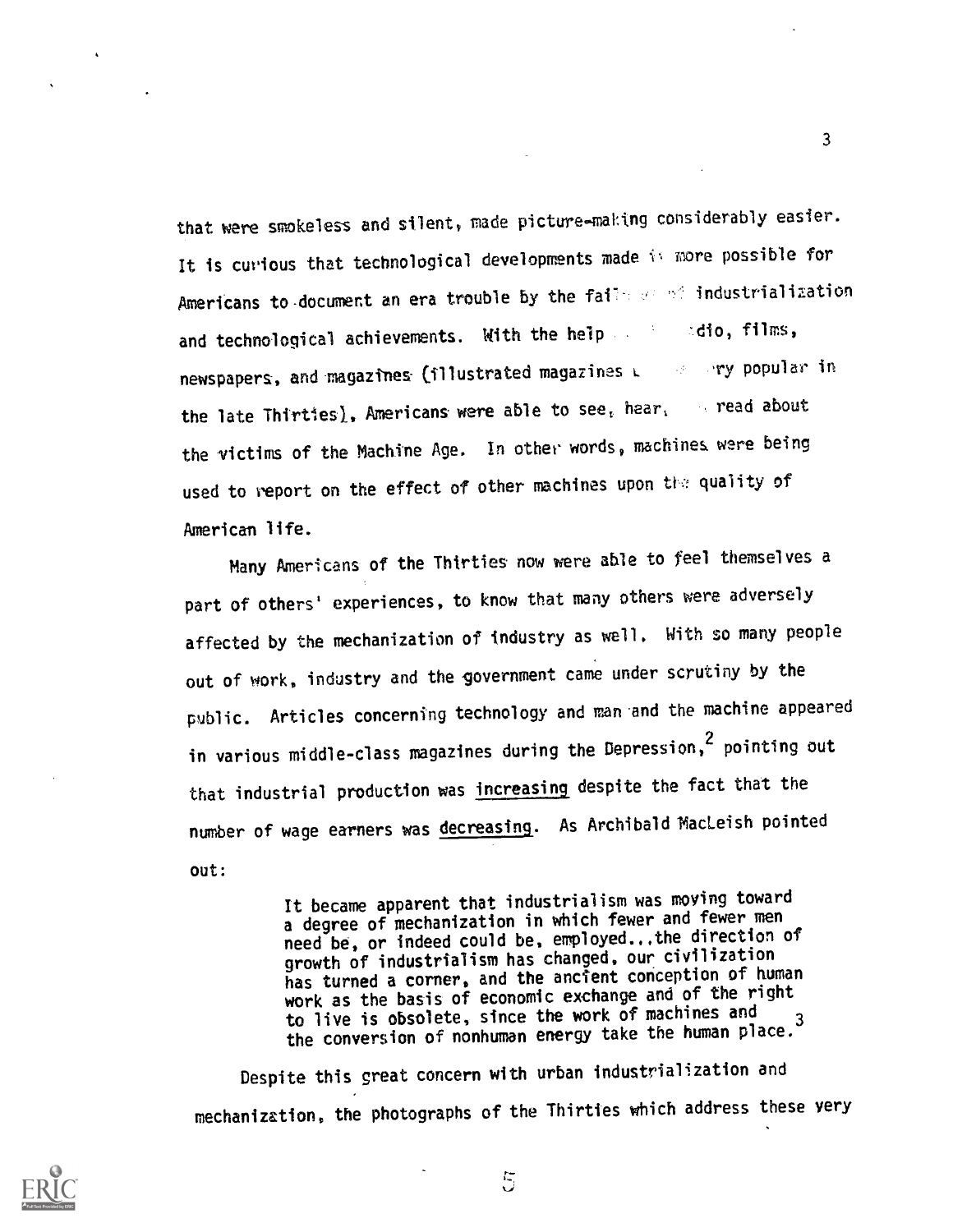issues usually are not remembered by the public. While the FSA images predominate the popular thinking about the Depression, photographs by Bourke-White and Hine offer an alternative view of the Thirties which warrants attention. Although both Bourke-White and Hine enjoy considerable eminence as great American photographers, their images or steel mills, skyscrapers, dams, bridges, and factories from the Depression Era are not necessarily what they are remembered for most.

It is not the purpose of this paper to speculate why the Bourke-White and Hine images are not as popular as those of the FSA photographers; instead, the issue is why Bourke-White and Hine photographed industry, and how their celebration of America's industrialization differed.

Hine, a native of Oshkosh, Wisconsin, began photographing in 1905 while teaching botany and nature studies at the Ethical Culture School in New York City. Having studied at Oshkosh Normal School, the University of Chicajo, and Columbia University (where he received a Pd.M. in 1905), Hine was a sociologist who used his camera to promote social reform. Although best known for his photographs of immigrants at Ellis Island, and children laboring for pennies in coal mines and textile mills, Hine also photographed the activities of the American Red Cross in Europe during World War I, the lighter side of life in Army and Navy camps, and the construction of the Empire State Building in New York City in the early Thirties. Throughout much of his career as a photographer, Hine concentrated on "the man on the job," especially when that job meant working with machinery, such as in coal mines, textile mills, power plants, railroad yards, construction sites, glass



 $\mathcal{C}$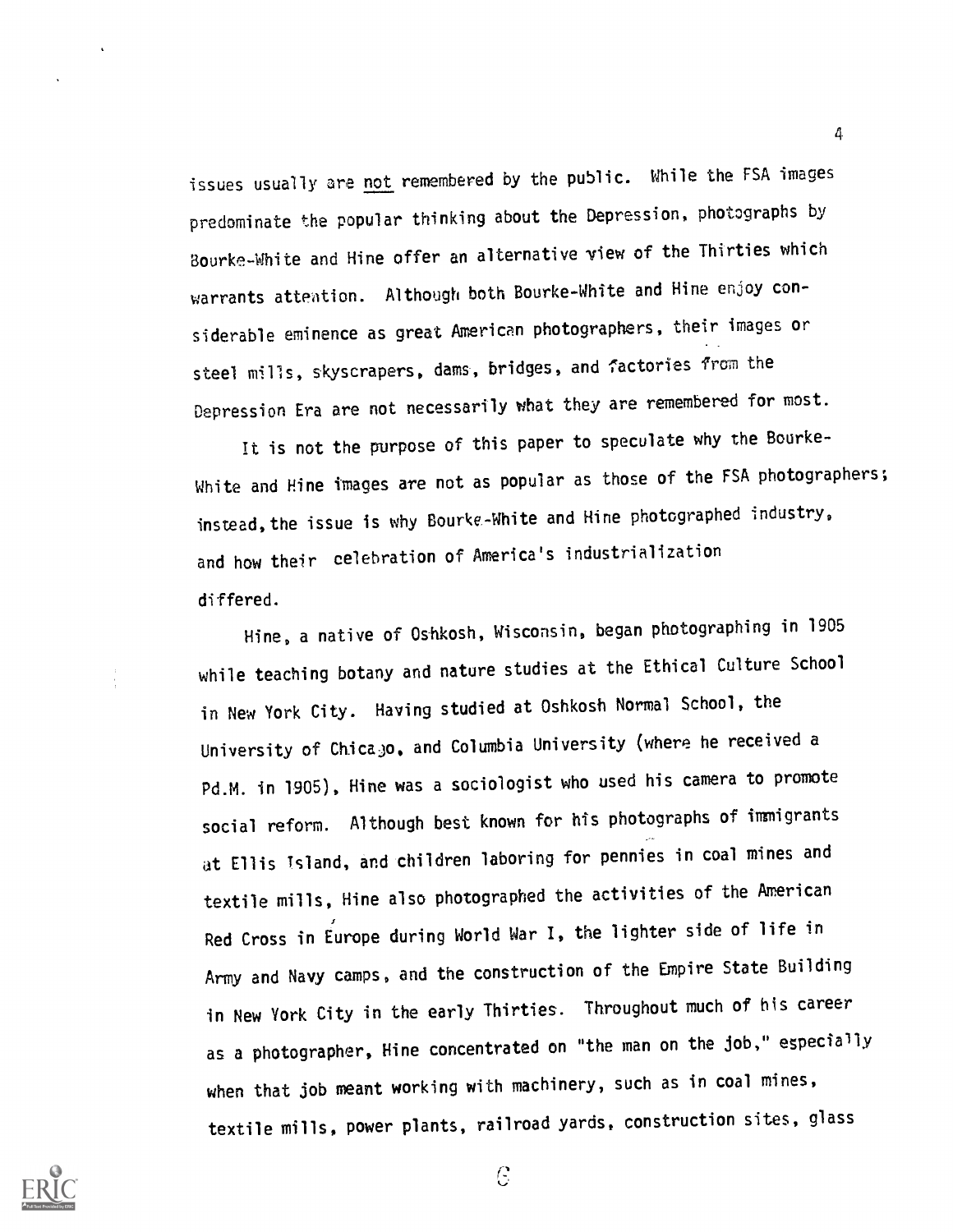and airplane factories, powerhouses, and on the docks at the waterfront.

For the 35 years Hine was a photographer, his credo was: "There are two things I wanted to do. I wanted to show the things that had to be corrected. I wanted to show the things that had to be appreciated." $\overline{ }$ His reputation as a Progressive reformer grew out of his images of things that had to be corrected. it was not until he reached middle age that he really concentrated on things that had to be appreciated, including man and machinery,

Hine said he gained an appreciation for the life of the worker while he was still in grammar school and worked long hours in a furniture factory for \$4 a week. Before becoming a teacher, he also was employed in a bank and a store. It has been said that Hine "... understood that America is a country where work is- the ground of character, the shaper of life." $5$  In an age characterized by pessimism and skepticism, Hine was an idealist, an optimist. Although he recognized that working men were often underpaid, exploited, and illtreated by their employers, Hine felt he had to take "work portraits," as he liked to call them. Taking pictures of the world's nobodies was important to Hine because of the beauty he found in the workers' hands, faces, posture and movements, To Hine, America was its laborers.

After returning from Europe in 1919, Hine documented men on the job. Believing his earlier photographs, especially those done for the National Child Labor Committee, had emphasized only the negative aspects of industrialization, Hine decided to turn his camera on the affirmative aspects of the Machine Age. What resulted was the first significant

 $\mathbf{H}$ 



**3** (1995)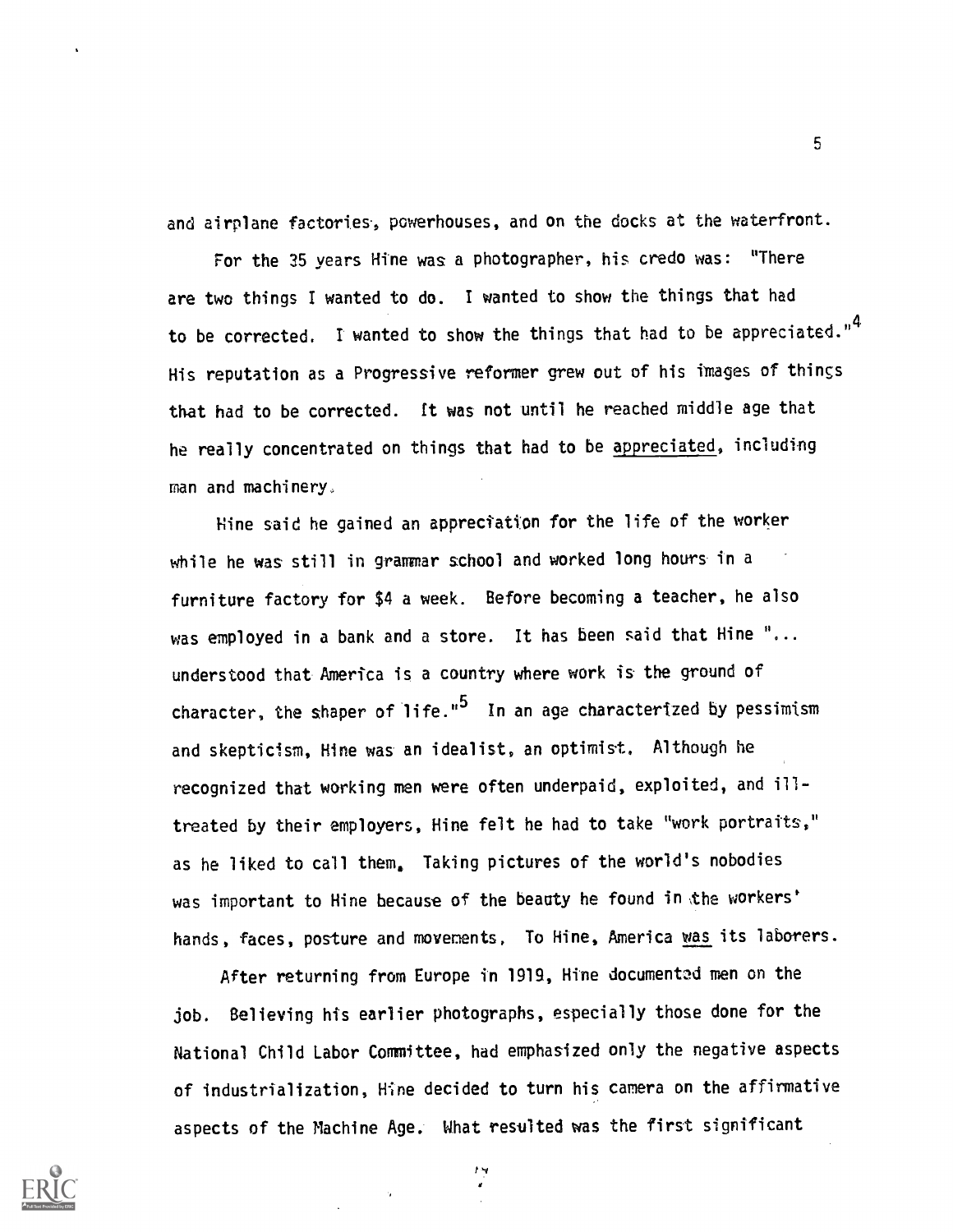book of his work, entitled Men at Work, which first appeared in 1932.

6

Hine's attitude toward the working man was heavily influenced by the values of the Progressive Movement, a political and social philosophy prevalent in the Teens and Twenties when Hine came of age. Even when he was photographing what he felt "needed to be appreciated," Hine continued in the Progressive mode as a reformer, using his camera to preach to the American public. In this case he now was hoping to depict the "true dignity and integrity of labor."<sup>6</sup> A true believer in the American work ethic and other democratic ideals, Hine seemed sure men could make something of themselves if only they would personally respond to the great challenges of an industrialized society. According to Paul Rayner, "He expected his portraits to arouse the worker to a sense of nobility and the strength of his labors."<sup>7</sup>

Surely the fact that Hine was nearly 50 years old when he began to concentrate on the laborer-as-hero had a profound influence on his work. Hine had worked hard all his life and even as he grew old he clung to his belief in work as the shaper of life. This aging man's attempt to recapture the spirit of an America he had known years before resulted in Men at Work. Originally advertised as a book for children, it was well received by the public, especially by educators and members of social organizations who saw the book as a valuable educational tool. It is clear that the images in this book, the majority of which document the construction of the Empire State Building, were not just meant for children'js eyes; these photographs were meant to be a testimonial to the working man--the backbone of America-- for everyone

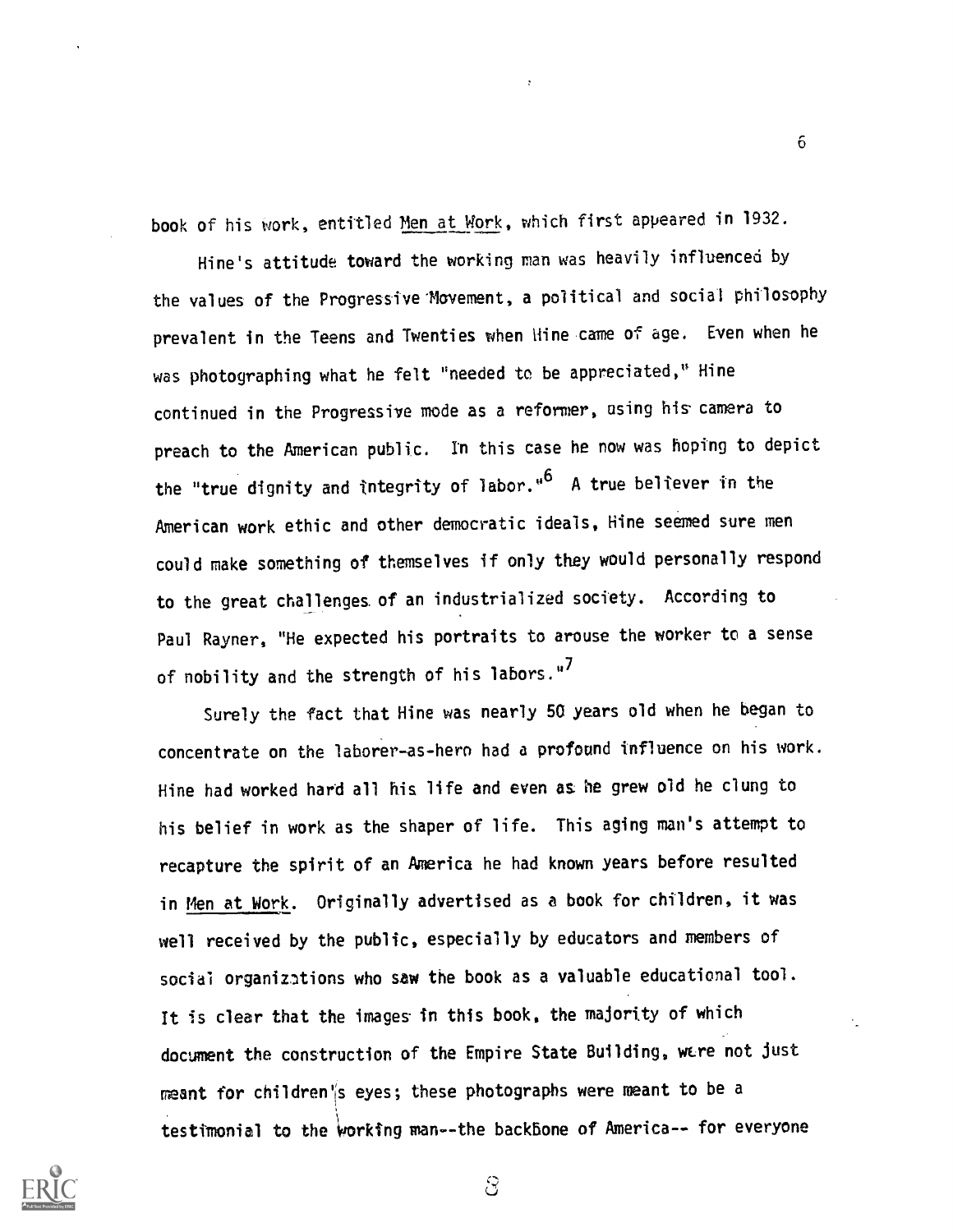to see.

Hine clearly stated his intentions in the foreword to the book, which is printed here in full.

> This is a book of Men at Work; men of courage, skill daring and imagination. Cities do not build themselves, machines cannot make machines, unless in back of them all are the brains and toil of men. We call this the Machine Age. But the more machines we use the more do we need real men to make and direct them

 $\mathcal{T}$  and  $\mathcal{T}$ 

I have toiled in many industries and associated with thousands of workers. I have brought some of them here to meet you. Some of them are heroes; all of them persons it is a privilege to know. T will take you into the heart of modern industry where machines and skyscrapers are being made, where the character of the men is being put into the motors, the airplanes, the dynamos upon which the life and happiness of millions of us depend.

Then the more you see of modern machines, the more may you, too, respect the men who make them and manipulate them.<sup>8</sup>

It is only fitting that a major portion of this book was devoted to the men who helped build the Empire State Building. At a time when so many people were out of work, the construction of this building employed up to as many as 4,000 men per day, plus thousands of men in building-materials plants and railroad yards. Once the building was completed, approximately 20,000 workers and 40,000 daily visitors were housed in the Empire State Building. This building not only provided jobs and promised jobs, but it also premised to be ",..a colossus of modernity...the highest structure ever reared by mankind, fulfilling myriad prophecies on time, space and infinity."<sup>9</sup>

For Hine, documenting whet was good about man-ehis strength, his

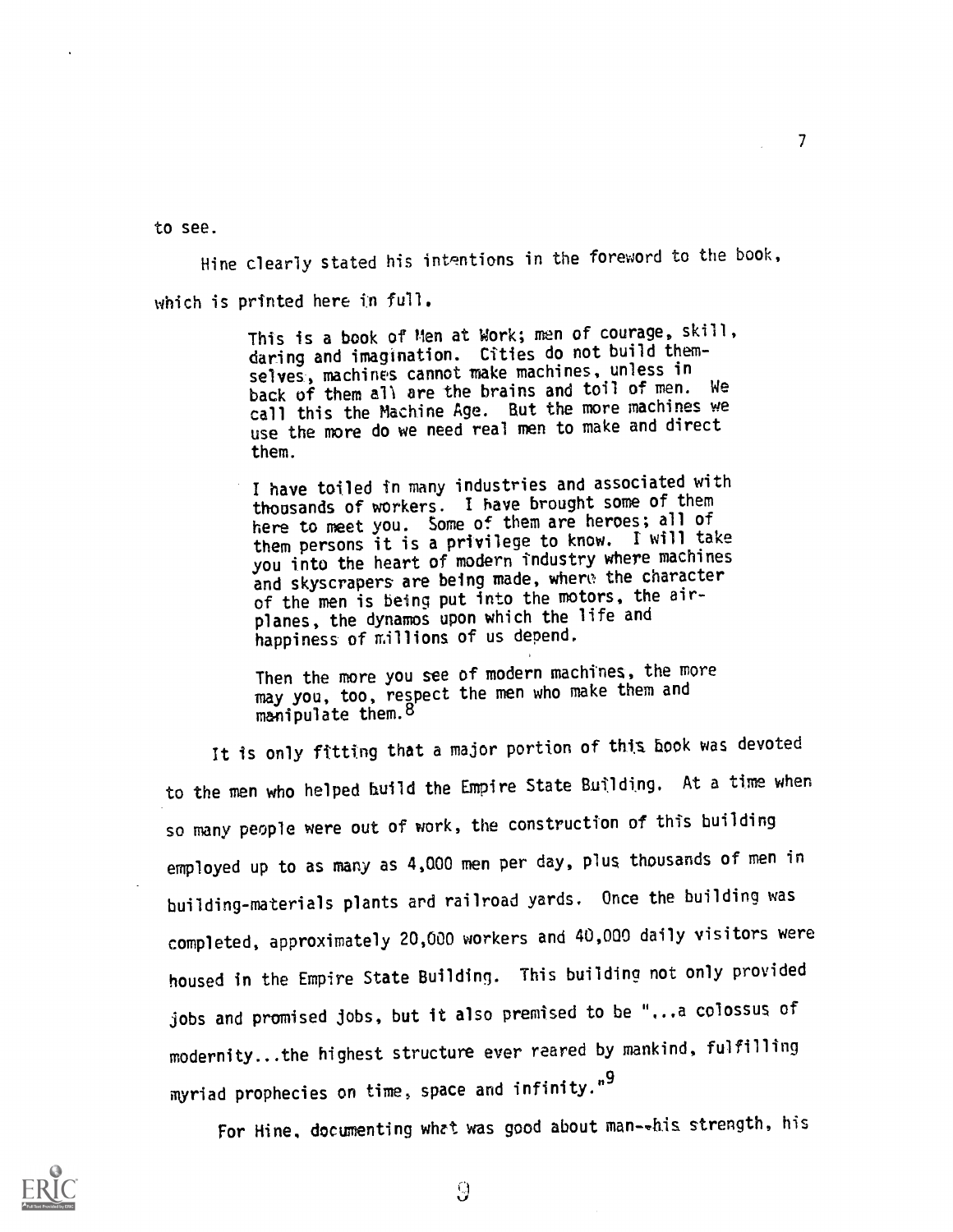control over himself and the machine, and the dependence of one man upon another--motivated this later work just as his belief in correcting social ills had motivated his earlier work.

An alternative look at the Thirties also was offered by Margaret Bourke-White, who is quite a different breed of photographer when compared to Hine. Born in New York City, Bourke-White began photographing as a way of financing her college education. After studying biology and technology at five different universities, she graduated from Cornell University in 1927, and then moved to Cleveland (where her family lived) to begin her career as a professional photographer. In many ways, her career was quite a contrast to that of Hine's.

From the beginning of her professional life, Bourke-White was intrigued by architecture and industry, subjects with which she became acquainted through her father, an engineer-designer. According to her autobiography, as a child she accompanied her father on trips to factories where he supervised the setting up of rotary presses, and she was so impressed that she believed "a foundry represented the beginning and end of all beauty. Later when I became a photographer... this memory was so vivid and so alive that it shaped the whole course of my career."<sup>IU</sup>

The two years (1927-1929) that Bourke-White spent photographing the steel mills in Cleveland produced the first examples of her love of industry. Working as a commercial photographer by day and a speculative freelancer by night, Rourke-White was able to sell at least eight prints to a steel industry tycoon at the unheard of price of \$100 per print.



 $\mathbf{D}$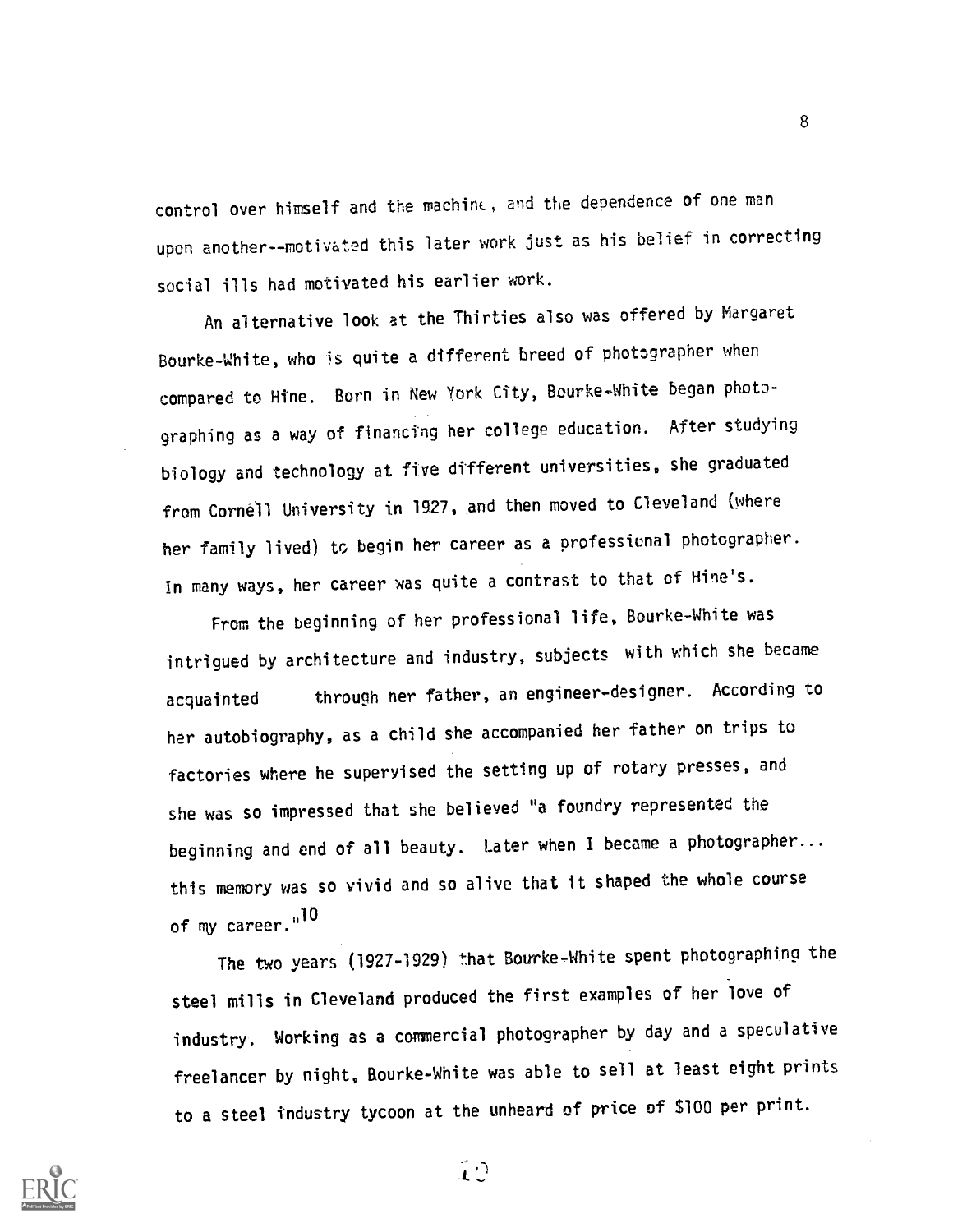These pictures from the steel mills, which Bourke-White believed were at the heart of industry with the most drama, the most beauty," $^{\rm II}$ were published in several mid-western newspapers, interesting publisher Henry Luce in her photographic abilities. After a trip to New York City, Bourke-White decided to join the staff of a new business magazine Luce was planning to publish. As a staff photographer for Fortune, she proved how talented she was, and her skill eventually led to her employment as one of the four photographers on the original staff of Life. Bourke-White's long tenure with Luce's two magazines meant many exciting assignments which took her to the far corners of the world.

Over a 26-year-period she photographed a variety of topics, primarily because she shot whet was "in the news" at a given time. Her career as a photojournalist brought assignments which ranged from photographing notables like Stalin, Churchill, and Pope Pius XI, to the American sharecroppers during the Depression (some of her images are mistakenly thought to be part of the FSA project). Bourke-White photographed Nazi death camps at the end of the war, Moscow while it was under Nazi attack, South African diamond and gold mines, and India at the time of Gandhi's assassination. Her life, unlike Nine's, was glamorous and dramatic, dangerous and high-paying. While Hine was strugcling to make a living during the Thirties, Bourke-White was a woman on top in a man's world of magazine photography.

The dramatic flare which characterized her professional life also characterized her photographs for Fortune and Life. Her reliance on



 $1^{\circ}$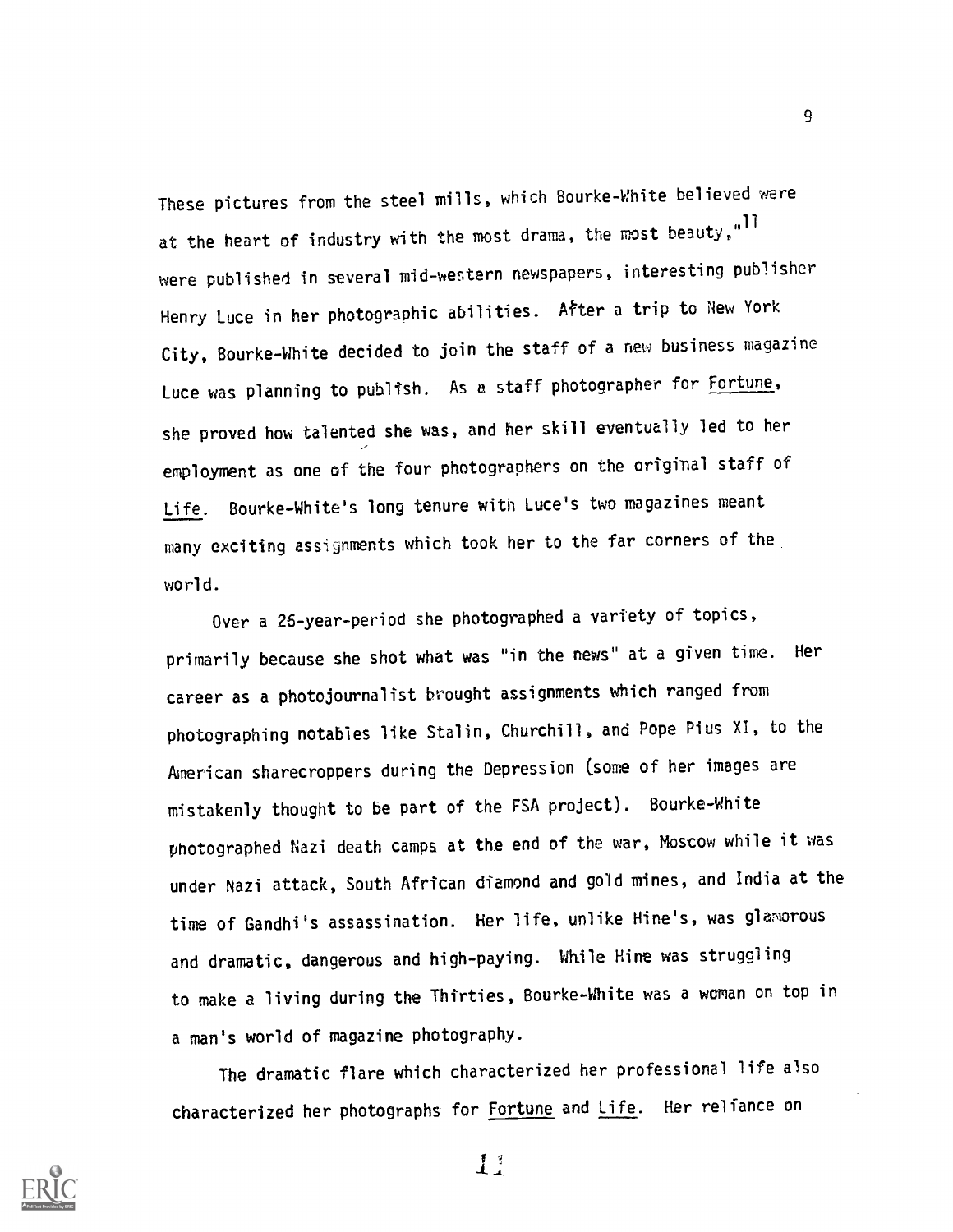unusual camera angles and operatic lighting is the basis for criticism, according to historian William Stott, who thinks she overemotionalized, sentimentalized, overdramatized nearly everything she saw.<sup>12</sup> There is a "larger-than-life" feeling to her work beginning as far back as her images of Cleveland's steel mills from the late 1920s. Her powerful images of industry are studies in contrast--both in terms of their lighting and their content. According to biographer Theodore Brown, Bourke-Whi te

> ...mastered the composition of mutually reinforcing opposites, and there is indication that she was fully conscious of this artistic device when she wrote a few years later that 'contrast... is an essential quality in the making of a great photograph--or any work of art, or that matter.... Contrast lends itself to uescription graphically more easily than it does with words. Even in its most complex combinations, anyone can understand most photographs.'<sup>13</sup>

Whereas Hine talked about industrialization in terms of man's mastery over the machine, Bourke-White seems not to have appreciated or understood man's relationship to industrialized society. To her, machines were a series of beautiful patterns to which she attributed human qualities. Just how the machines or bridges or mills or dams or storage tanks came to be built apparently did not concern her; instead, she was fascinated by their Gargantuan size and their intricate details. As she said:

> Anything in industry that has to do with progress is vital. Ore boats, bridges, cranes, engines--all are great creatures with steel hearts. They all have an unconscious beauty that is dynamic, because they are designed for a purpose. There is nothing wasted, nothing superficial. The realization of this idea will grow. It reflects the modern spirit of the world. $14$

Human qualities were attributed to machines by Bourke-White. She had little need for real human beings in these images which romanticize industry;

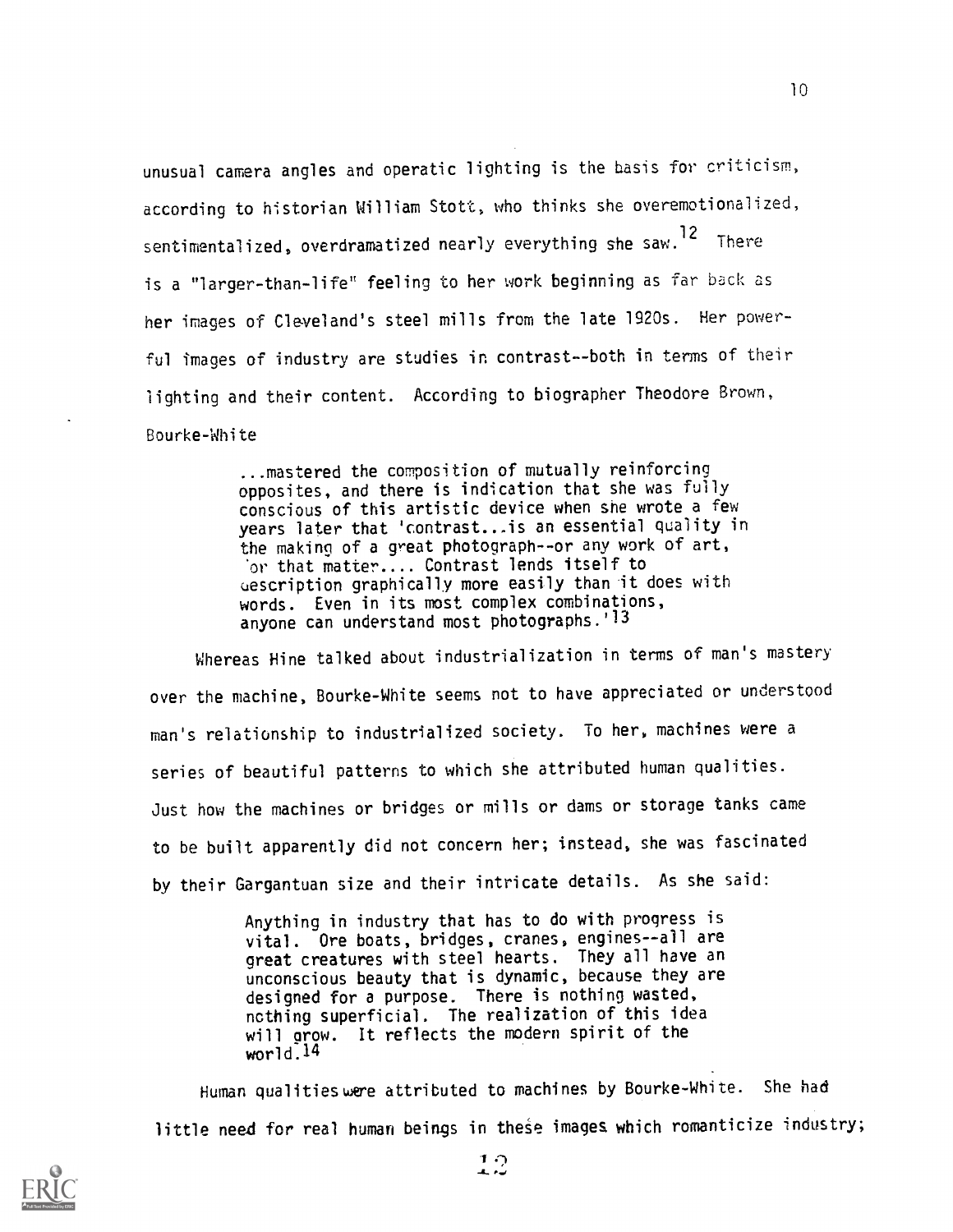humans served as reference points from which to judge the tremendous size of the machines -- people provided the contrast she needed to make her point about the beautiful form and pattern of industry. It is clear that Bourke-White. came of age during the 1920s, a decade between the two world wars in which many Americans thought industry was the hope of social salvation. In her autobiography, she made clear her feelings toward men and' machines; she admitbeia preoccupation with the neo-Bauhaus idea of form and function, while virtually ignoring the role man played in all of this. In discussing the Fortune assignment which sent her to the Midwest to cover the great drought of 1934, Bourke-White acknowledged that it is this work that made her aware of humans as sympathetic subjects for her photographic. reports. According to Bourke-White, "During the rapturous period when I was discovering the beauty of industrial shapes. people were only incidental to me, and in retrospect I believe I had not much feeling for'them in my earlier work."15

Her lack of compassion in these early industrial photographs is what clearly distinguishes her work from that of Hine's, By raying on artificial light, mirrors, unusual camera angles and framing, and vast expanses of space, Bourke-White created modernistic designs out of machinery and smoke stacks, conveying a mood which she hoped all men would see as new, exciting, and inspiring. Hine, on the other hand, relied on a simple, straightforward.style to tell his story. In most of his images, the faces of the men he photographed are clearly visible (several images have a snap-shot, family-album quality to them). In cases where the men cannot be easily identified, light falls gently on their muscular arms and backs Sc as to emphasize each man's power over the machine he was using.



11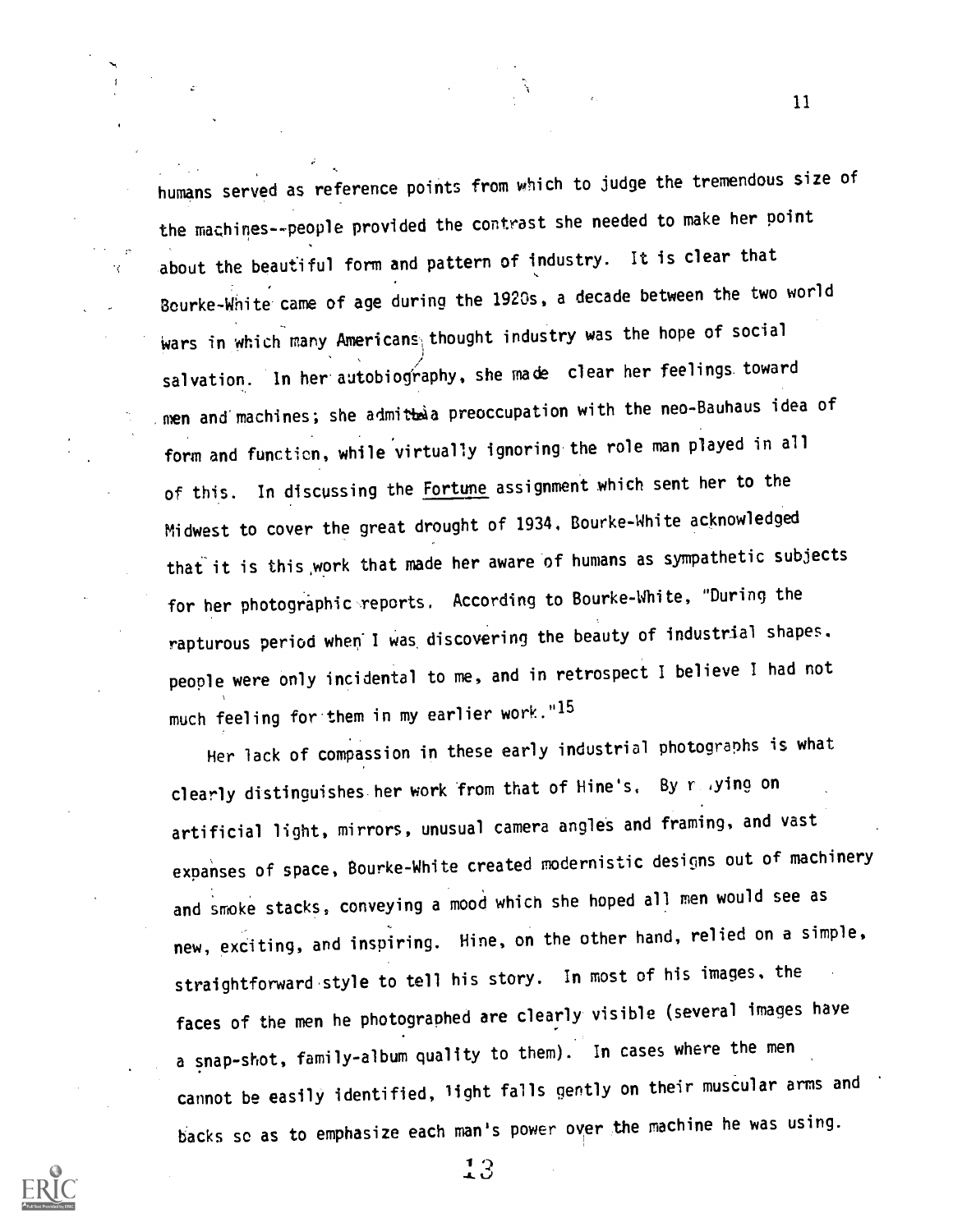Hine's admiration for the men he photographed is evident in his work.

 $\left\langle \cdot , \cdot \right\rangle_{\left\langle \cdot , \cdot \right\rangle_{\left\langle \cdot , \cdot \right\rangle_{\left\langle \cdot , \cdot \right\rangle_{\left\langle \cdot , \cdot \right\rangle_{\left\langle \cdot , \cdot \right\rangle_{\left\langle \cdot , \cdot \right\rangle_{\left\langle \cdot , \cdot \right\rangle_{\left\langle \cdot , \cdot \right\rangle_{\left\langle \cdot , \cdot \right\rangle_{\left\langle \cdot , \cdot \right\rangle_{\left\langle \cdot , \cdot \right\rangle_{\left\langle \cdot , \cdot \right\rangle_{\left\langle \cdot , \cdot \right\rangle_{\left\langle \cdot , \cdot \right\rangle_{\left\langle \cdot , \cdot \$ 

Although she has been largely praised for her pioneering work, Bourke-White's industrial photographs have infuriated historian Stott. Seeing her as an opportunist, Stott said:

> She portrayed industrial machines not as everyday things men work with but as bright-tongued beasts in black caverns of smoke....And the purpose of these unusual techniques was just to be unusual: to pep up the content, to wheedle the viewer into emotion by making it seem that what he looked at was fresh, subtle, and passionate, and not what it Was: a sentimental cliche. Bourke-White wanted--too obviously--to move her audience....16

It appears that Hine did not arouse such negative feelings with his photographs of men and machines. While Bourke-White beautified industry, transforming "the American factory into a Gothic cathedral and  $6$ lorifying the gears."17 Hine praised mankind with a directness that some people considered "old-fashioned," because his photographs were not "jazzy" in the way that magazine and newspaper photography of the Thirties had become.  $^{18}$ Hine, it is said, believed that "if others could see the beauty of the craftsman's work, the economic importance of his existence, and the biological strength of his body, then they would see the new American Man."19 By presenting his message in an unembellished manner, Hine hoped to counteract the Depression notion of the "marginal man lagre lui."

Bourke-White's concern clearly was with the machine, not mankind. This hard-driven commercial photographer wanted to reveal to the public the power and the beauty of urban-industrial civilization, apparently hoping to





 $\frac{1}{4}$ ,  $\frac{4}{4}$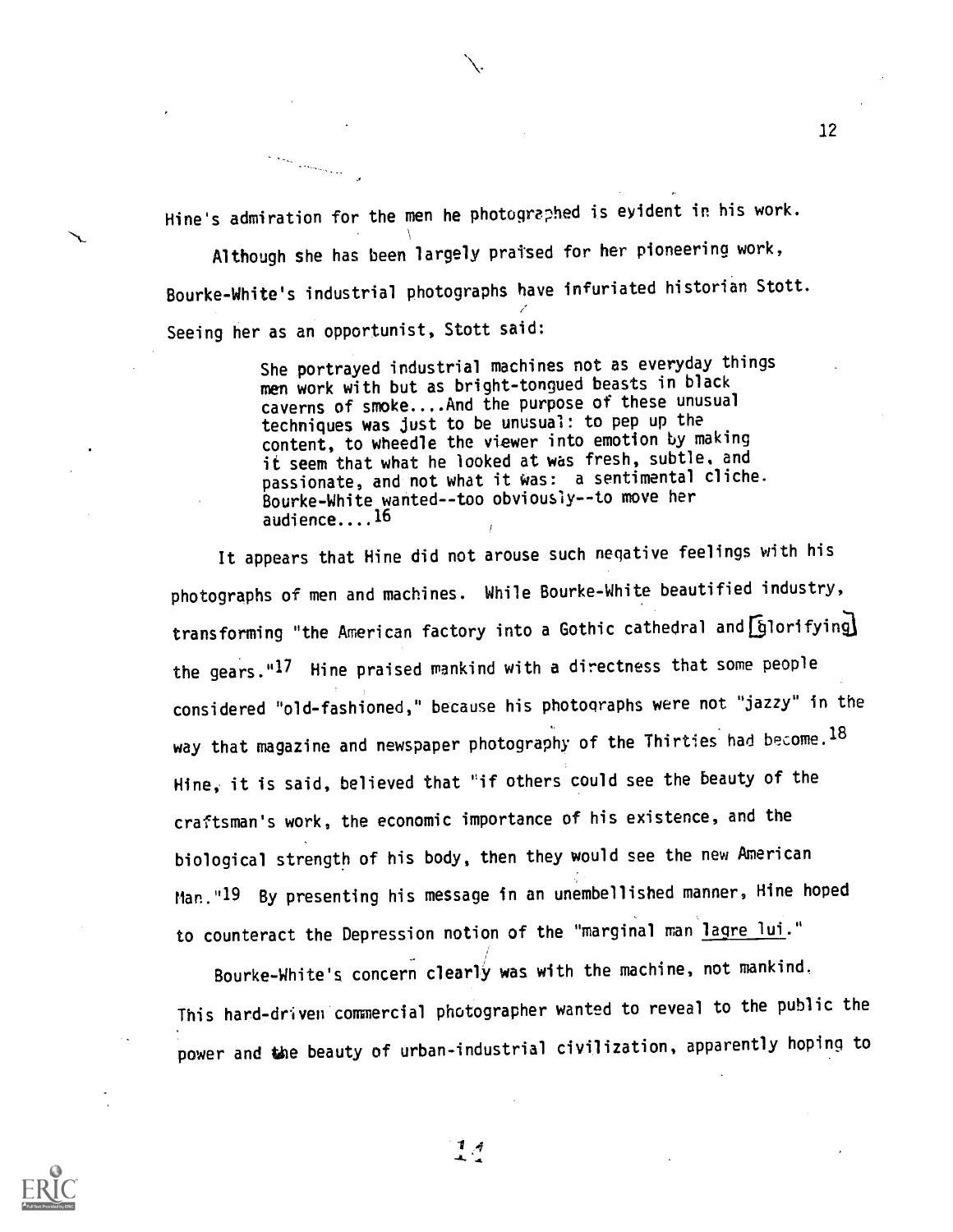create a renewed faith and pride in technological achievements and the machine. To the unemployed men and women of the Depression, her images of mightly machines and men the size of flies must have been discouraging, for they glorified urbanization and industrialization while virtually ignoring the role man played in this changing society. Hine may have presented Americans with a one-sided view as well, overplaying the control man had over machines and mechanization; however, it must have been more reassuring because Hine erred on the side of his viewers.



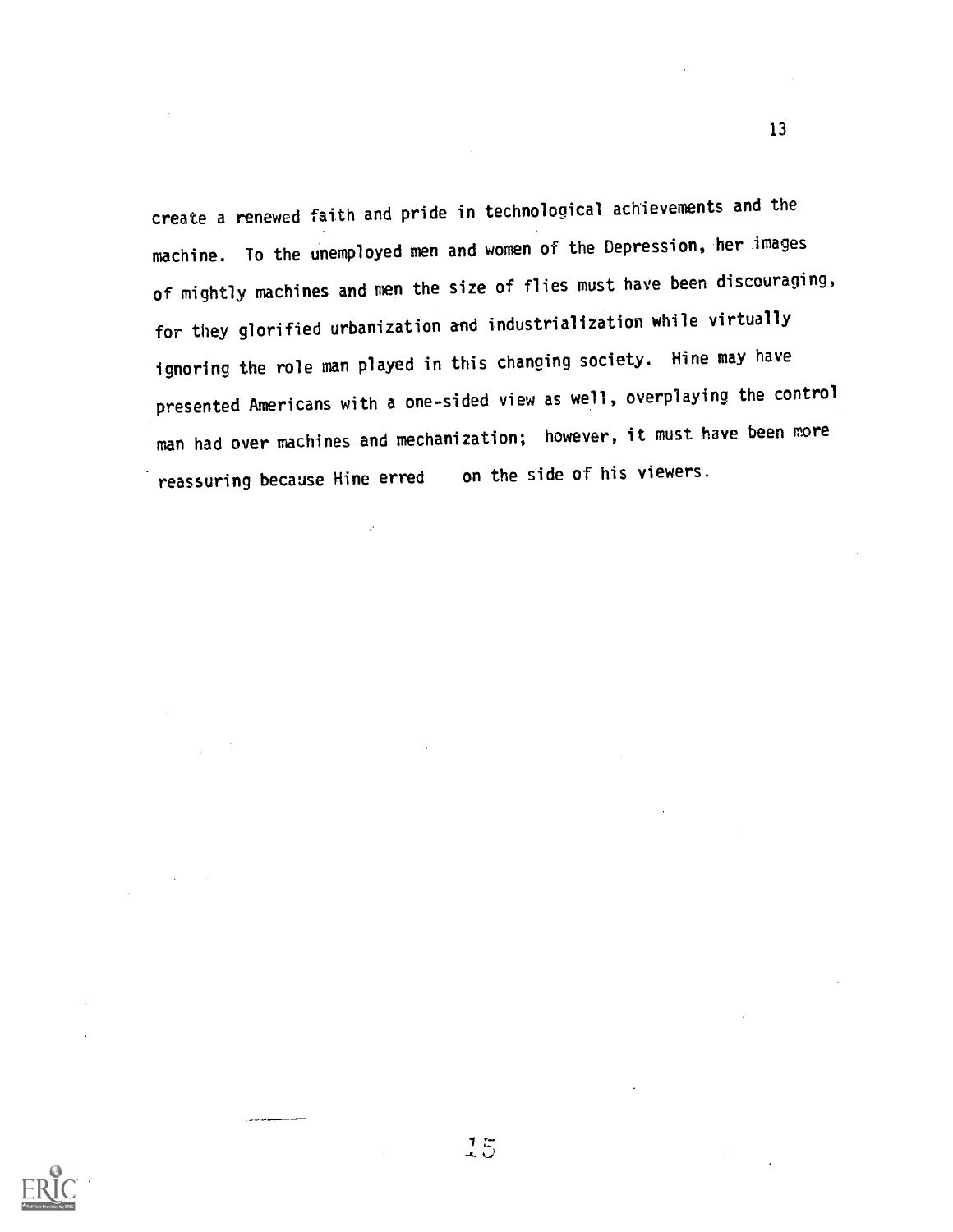## NOTES AND REFERENCES

- 1. As quoted in Warren I. Susman, "The Thirties," in The Development of an American Culture, ed. Stanley Coben and Lorman Ratner (Englewood Cliffs, N.J.: Prentice-Hall, Inc., 1970), p. 187.
- 2. For example, see Stuart Chase, "The Age of Plenty and the Imperatives Which It Involves," Harper's Magazine 168 (March 1934): 337-87;<br>Which It Involves," Harper's Magazine Islam "The Nation 136 (Eeb Archibald MacLeish, Thachines and the Future," The Nation 136 (Feb.<br>Archibald MacLeish, Thachines and the USemment by Technologists." 8, 1933): 140-2; Charles A. Beard, "Government by Technologists," The New Republic LXIII (June 18, 1930): 115-20; and a five-part series by Stuart Chase entitled "Men and Machines," which appeared in The New Republic during five successive weeks beginning on March  $6, 1929.$
- 3. Macleish, op. cit., p. 140.
- 4. As quoted in Paul Rayner, "Lewis Wickes Hine: Progressive Photographer," OVO Magazine No. 26 (Winter 1977): 4.
- 5. Irving Howe, "Books Considered: America & Lewis Hine, Photographs 1909-1940 with an essay by Alan Trachtenberg," Ine New Republic 177-(Oct. 29, 1977): 30.
- 6. Judith Mara Gutman, Lewis W. Hine and the American Social Conscience (New York: Walker and Co., 1967), p. 42.
- 7, Rayner, op. cit., p. 8.
- 8. Lewis W. Hine, Men at Work: Photograhic Studies of Modern Men and Machines with a Supp'ement of 18 Related Photographs (New York: Dover Publications, Inc. and International Museum of Photography at George Eastman House, Rochester, 1977). This book is a reprint of the work originally published by the Macmillan Co. in 1932.
- 9. "Man's Mightiest Monument," Popular Mechanics 54 (December 1930): 920.
- 10. Margaret Bourke-White, Portrait of Myself (New York: Simon and Schuster, 1963), p. 18.
- 11. Ibid., p. 49,
- 12. William Stott, Documentary Expression and Thirties America (London: Oxford University Press,  $1973$ , pp. 60, 270.
- 13. Theodore M. Brown, "A Legend that was Largely True," in The Photographs of Margaret Bourke-White, ed. Sean Callahan (New York: New York Graphic Society, 1972), p. 12.
- 14. Edna Robb Webster, "This Daring Camera Girl Scales Skyscrapers for Art," American Magazine 110 (November 1930): 66.